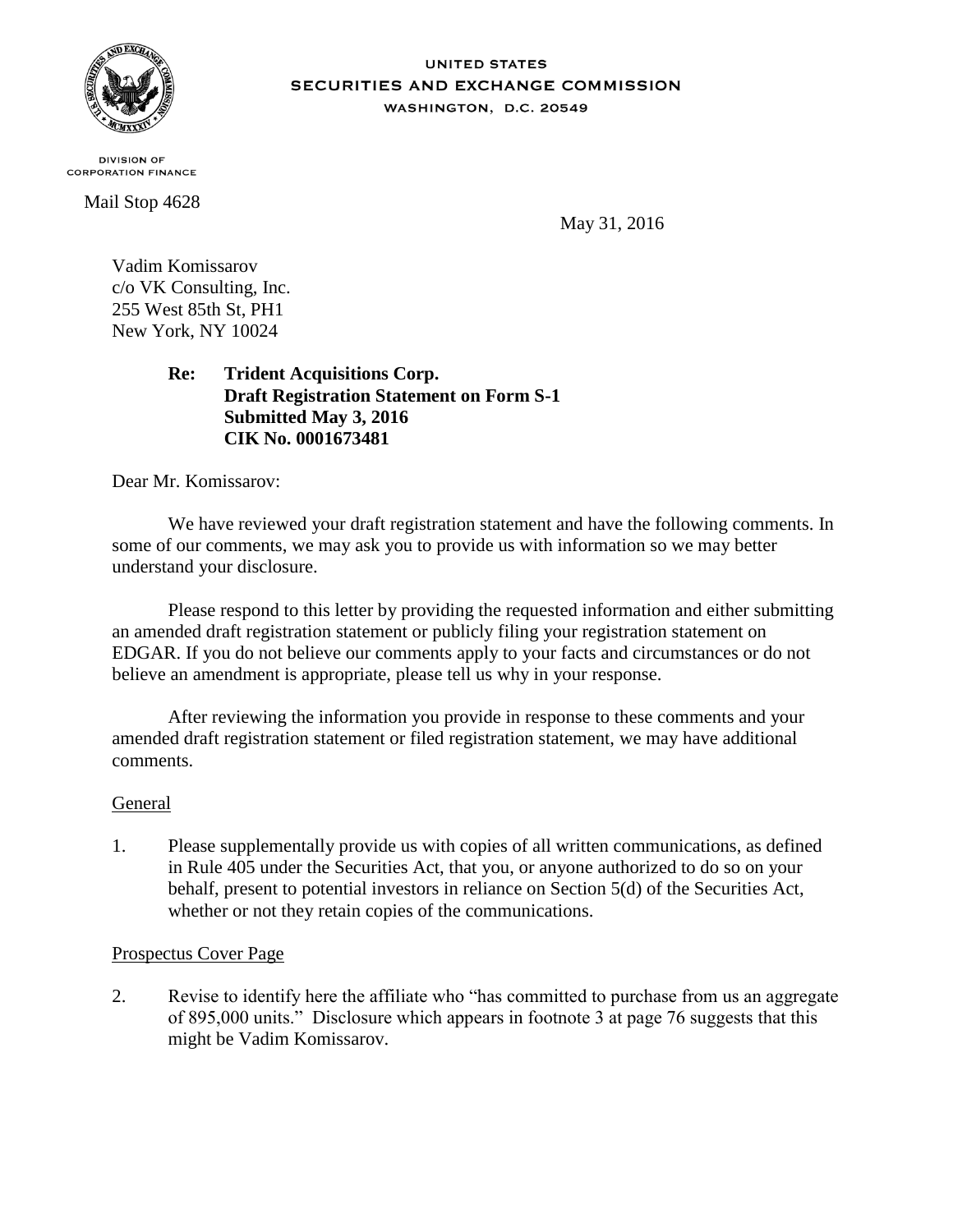Vadim Komissarov Trident Acquisitions Corp. May 31, 2016 Page 2

# Prospectus Summary

- 3. You state at page 2 that production costs in Ukraine and Romania are typically less than \$20 per barrel. You also state: "By combining the companies with proven engineering and geological teams with undeveloped reserves and by introducing new technologies currently available in United States but never used in Europe, we believe that we will be able to create value for our investors."
	- Please provide us with independent support for your statistical assertions.
	- Revise to clarify what is being "combined" in the quoted sentence. If it is your desire to acquire companies which already have proven engineering and geological teams and that possess undeveloped reserves and then introduce "new technologies" with those companies, make this clear.
	- Also, insofar as you suggest more than once that due to limitations in your initial funding you likely will make only one initial acquisition (deriving from this offering), explain your references to multiple (target) companies.
	- In the more detailed disclosures which appear later in your filing, identify the "new" technologies" to which you refer. For example, it appears that major oil companies have previously entered into agreements relating to hydraulic fracturing in Europe, and we also note that several European countries have banned that technique.
- 4. At page 2 and elsewhere, you indicate that "We anticipate targeting fields of 1 to 50 million tons of oil equivalent in recoverable reserves in Poland, Ukraine and other Eastern European countries…." Although you are not claiming reserves, you nonetheless should revise to disclose the basis for such equivalency. See Instruction 3 to Item  $1202(a)(2)$  of Regulation S-K.
- 5. Please revise to provide consistent disclosures regarding your plans or "focus." For example, at page 2, you state in part that "We intend to look closely at reserves located in … Eastern Ukraine," but at page 51 you define that location as the "Eastern" region and say "the Eastern region is currently located in a war zone, which makes it unlikely to be developed in the near future." Similarly, at page 51 you refer to the war and crisis in Ukraine generally but then define "Western Ukraine" as being in the "Central" region which is "the area of development on which we intend to form [sic]."
- 6. In this regard, please advise us why you believe that Western Ukraine would not be considered to fall within what would be considered a "war zone" for these purposes. We note footnotes 11 and 12 at page 52, for example.

# Dilution, Page 43

7. We note that your pro forma net tangible book value after the proposed offering assumes that certain public stockholders elect to convert 12,258,273 shares at a price of \$10.35 per share. We understand that this assumption is based on the maximum potential for conversion by public shareholders whereby the business combination could still be consummated as disclosed on page 16. Please revise or clarify how your assumption of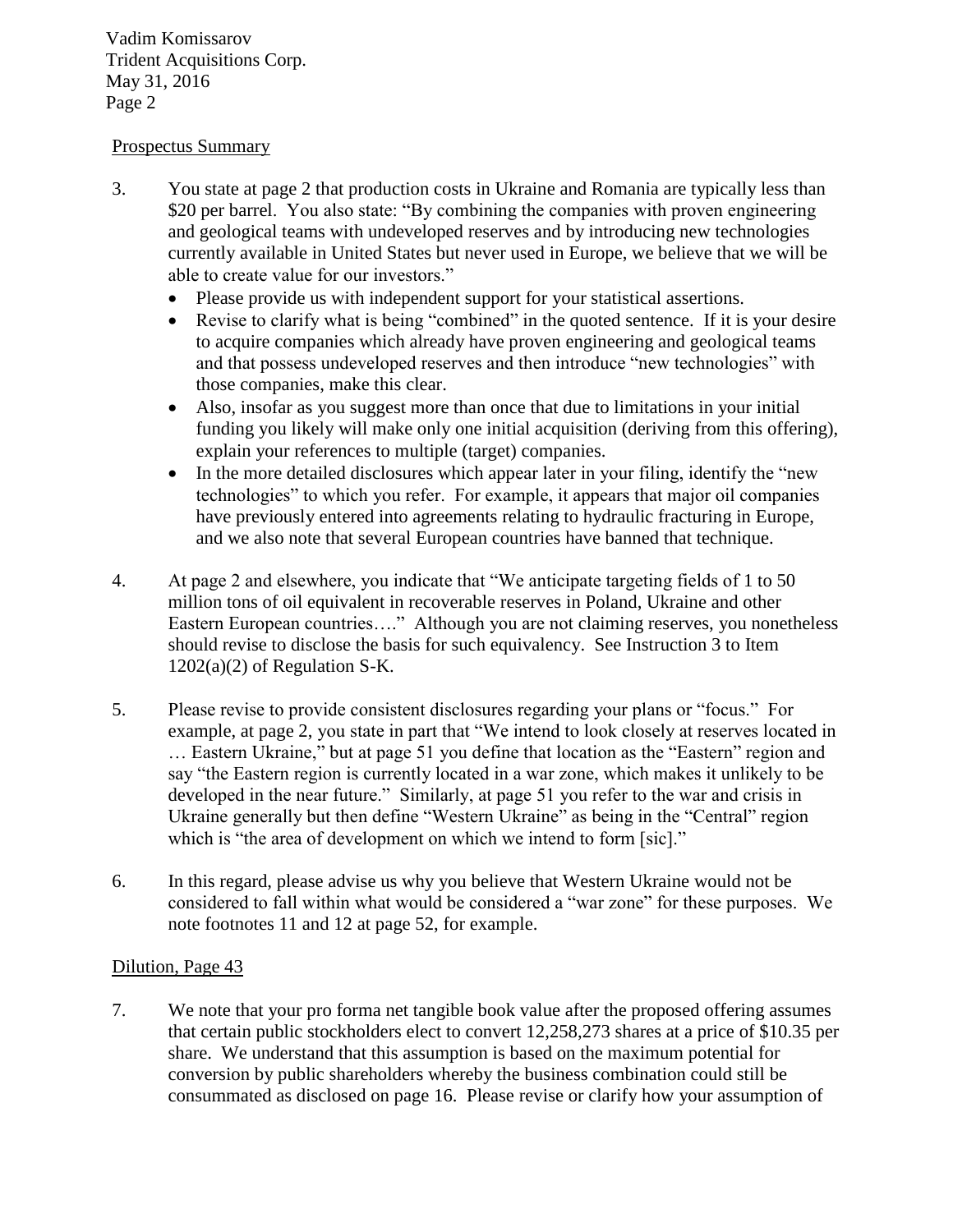Vadim Komissarov Trident Acquisitions Corp. May 31, 2016 Page 3

> possible conversion subsequent to the initial offering is consistent with Item 506(c) of Regulation S-K which requires disclosure of the amount of the immediate dilution from the public offering price to be absorbed by public purchasers' equity interest.

### Proposed Business, page 50

8. Some of the statistics and discussion which begins on page 51 appear to be stale or outdated. Please provide updated information, where available. Also provide further support for your assertion at page 52 that with regard to Poland: "We believe that the weak results of the first wells drilled by major oil companies can be explained by the lack of their geological expertise for unconventional gas." If the suggestion is that your management has greater expertise or will obtain greater expertise in that regard, please provide the basis for this assertion.

#### Selection of a Target Business and Structuring of Our Initial Business Combination, page 55

- 9. In the ensuing sections, you discuss conversions and possible purchases by insiders or affiliates of shares purchased in the offering, but here you indicate that the target business(es) must "have an aggregate fair market value of at least 80% of the value of the trust account." Revise to discuss in necessary detail how and when the value of the trust account is determined for this purpose. In that regard, at page 64 you state that your charter provides that "upon the consummation of this offering, \$134,550,000, or \$154,732,500 if the over-allotment option is exercised in full, shall be placed into the trust account." But in the tabular disclosure at page 67, you contrast your offering with a Rule 419 offering in which "The fair value or net assets of a target business must represent at least 80% of the maximum offering proceeds."
- 10. If in fact the amount could be less than 80% of the two amounts specified in your charter, disclose explicitly in dollar terms what the lowest possible amount of fair market value ("FMV") of the target business(es) could be, assuming maximum conversions or insider purchases. If they could take actions to lower the requisite minimum FMV, insiders might have an incentive to consider additional actions to increase the likelihood that a transaction would be consummated as the end date for consummation of a transaction approaches. With regard to a vote, you disclose at page 60: "To the extent that our insiders or their affiliates enter into a private purchase, they would identify and contact only potential selling stockholders who have expressed their election to redeem their shares for a pro rata share of the trust account or vote against the business combination."
- 11. If on the other hand the amount must be at least equal to 80% of the amounts the charter specifies, discuss what means you would likely use (issuance of debt, stock issuances, etc.) to complete an acquisition / combination if large numbers of shares convert or are purchased by insiders. We note your statement at page 65 that "our obligation to convert shares of common stock held by our public stockholders may reduce the resources available to us for our initial business combination." We also note your statement at page 82 that "We will consummate our initial business combination only if public stockholders